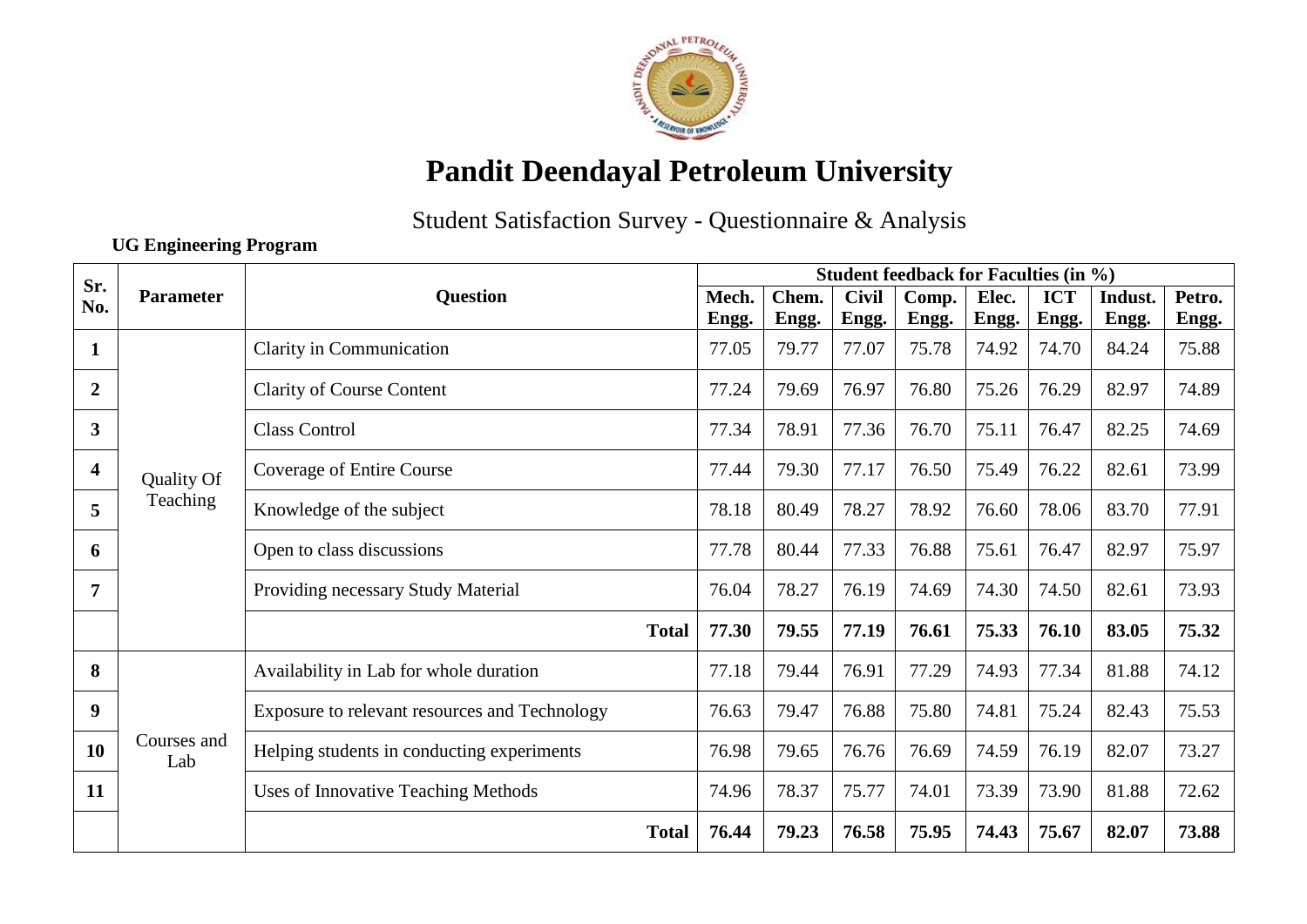| 12 |                                                                                    | <b>Objectivity in Marking</b>                           | 76.70 | 79.03 | 76.87 | 76.00 | 74.87 | 74.83 | 82.97 | 74.84 |
|----|------------------------------------------------------------------------------------|---------------------------------------------------------|-------|-------|-------|-------|-------|-------|-------|-------|
| 13 | <b>Quality of Questions</b><br>Examination<br><b>Relevance of Questions</b><br>and |                                                         | 77.32 | 80.10 | 77.32 | 77.91 | 75.62 | 77.20 | 80.98 | 76.79 |
| 14 |                                                                                    |                                                         | 77.41 | 79.78 | 77.13 | 77.53 | 75.28 | 76.97 | 80.43 | 75.73 |
| 15 | Assessment                                                                         | Timely feedback on Assessments                          | 76.67 | 79.45 | 76.71 | 76.20 | 74.88 | 76.04 | 81.16 | 70.92 |
|    | <b>Total</b>                                                                       |                                                         | 77.02 | 79.59 | 77.01 | 76.91 | 75.16 | 76.26 | 81.39 | 74.36 |
| 16 |                                                                                    | Helpful approach towards academic interests of students | 78.46 | 80.22 | 77.55 | 78.07 | 75.76 | 77.39 | 77.90 | 74.53 |
| 17 | Attitude                                                                           | <b>Punctuality of Faculty</b>                           | 79.90 | 81.22 | 78.27 | 79.62 | 77.08 | 79.30 | 80.80 | 76.79 |
|    |                                                                                    | <b>Total</b>                                            | 79.18 | 80.72 | 77.91 | 78.84 | 76.42 | 78.34 | 79.35 | 77.54 |
| 18 |                                                                                    | <b>Repeat Questions</b>                                 | 47.65 | 51.71 | 46.30 | 55.12 | 51.63 | 56.69 | 43.48 | 75.81 |
| 19 | What do you<br>think                                                               | Unbiased approach towards students                      | 43.50 | 44.45 | 48.77 | 39.76 | 44.91 | 43.18 | 30.43 | 69.52 |
|    |                                                                                    | <b>Total</b>                                            |       | 48.08 | 47.53 | 47.44 | 48.27 | 49.93 | 36.96 | 74.91 |
| 20 | Additional                                                                         | Would you like this faculty to take another course?     | 60.99 | 62.03 | 58.28 | 56.86 | 58.96 | 58.13 | 76.09 | 75.88 |
| 21 | Inputs                                                                             | <b>Total</b>                                            | 60.99 | 62.03 | 58.28 | 56.86 | 58.96 | 58.13 | 76.09 | 74.89 |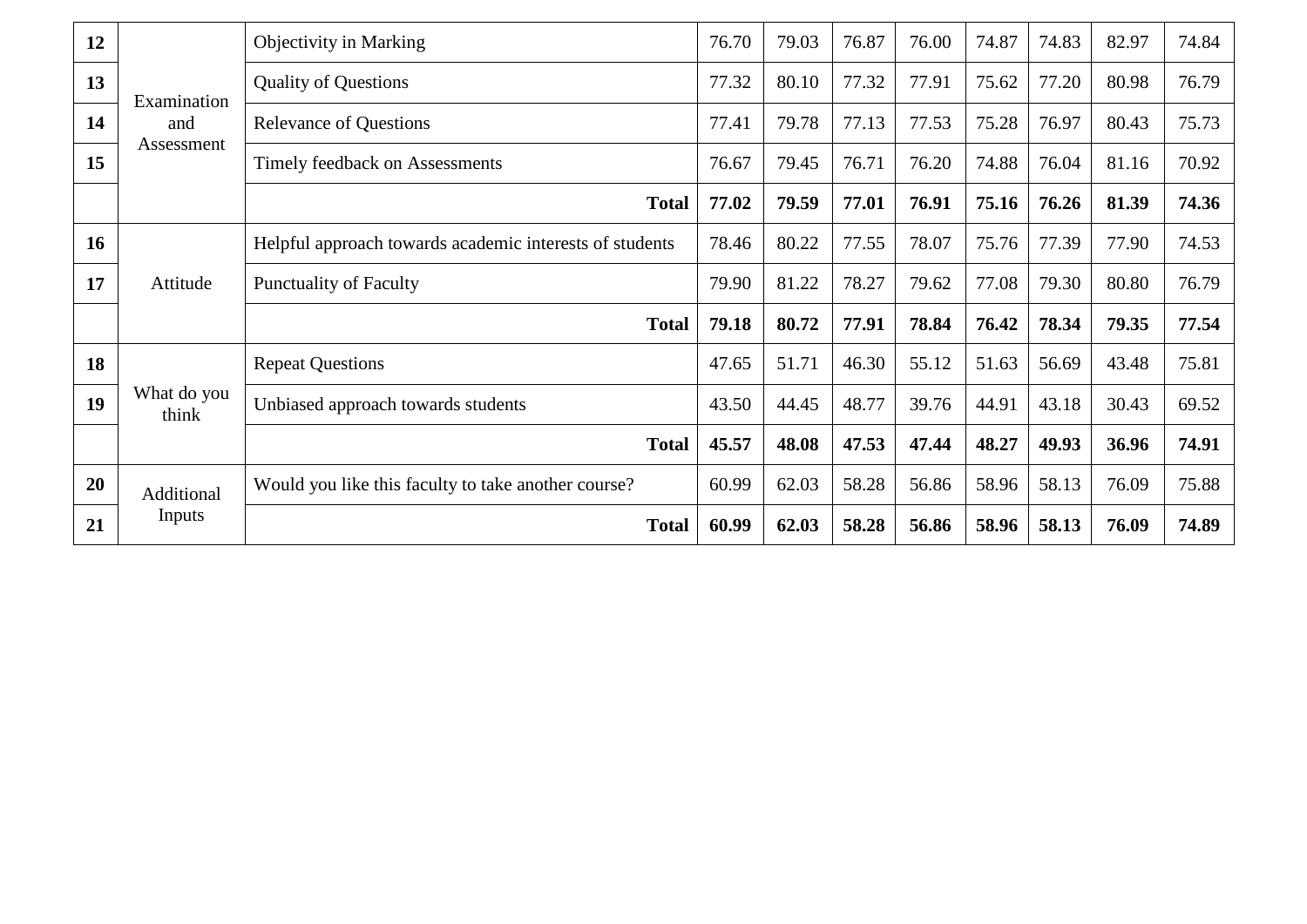## **PG Engineering Program**

|                |                    |                                                         | <b>Student feedback for Faculties (in %)</b> |             |             |             |             |                  |             |                 |                    |              |                 |                       |
|----------------|--------------------|---------------------------------------------------------|----------------------------------------------|-------------|-------------|-------------|-------------|------------------|-------------|-----------------|--------------------|--------------|-----------------|-----------------------|
| Sr.<br>No.     | <b>Parameter</b>   | <b>Question</b>                                         | Thermal<br>Engg.                             | Chem. Engg. | Manu. Engg. | Solar Engg. | Elec. Engg. | Nuclear<br>Engg. | Envt. Engg. | Design<br>Engg. | Transport<br>Engg. | Infra. Engg. | Petro.<br>Engg. | Exploration<br>Petro. |
| 1              |                    | Clarity in Communication                                | 89.73                                        | 83.75       | 87.63       | 73.29       | 89.53       | 86.76            | 88.03       | 85.14           | 86.38              | 76.23        | 77.99           | 87.21                 |
| $\overline{2}$ |                    | <b>Clarity of Course Content</b>                        | 92.12                                        | 85.00       | 87.90       | 71.58       | 89.24       | 88.24            | 93.16       | 85.85           | 87.50              | 78.24        | 74.37           | 84.30                 |
| 3              |                    | <b>Class Control</b>                                    | 92.47                                        | 85.36       | 90.59       | 73.97       | 91.86       | 84.93            | 92.09       | 88.68           | 89.06              | 80.25        | 77.36           | 87.79                 |
| 4              | <b>Quality Of</b>  | <b>Coverage of Entire Course</b>                        | 91.78                                        | 85.18       | 89.25       | 69.52       | 88.08       | 86.40            | 92.09       | 86.32           | 87.28              | 80.25        | 73.74           | 85.47                 |
| 5              | Teaching           | Knowledge of the subject                                | 92.47                                        | 87.86       | 90.86       | 76.71       | 91.28       | 91.91            | 94.87       | 88.44           | 86.61              | 81.64        | 79.40           | 94.77                 |
| 6              |                    | Open to class discussions                               | 92.12                                        | 83.75       | 91.94       | 73.97       | 92.15       | 87.50            | 93.38       | 87.97           | 88.84              | 78.86        | 74.37           | 87.21                 |
| $\overline{7}$ |                    | Providing necessary Study<br>Material                   | 90.75                                        | 82.32       | 90.32       | 72.26       | 87.50       | 85.29            | 92.74       | 84.20           | 89.06              | 77.01        | 72.01           | 79.65                 |
|                |                    | <b>Total</b>                                            | 91.63                                        | 84.74       | 89.78       | 73.04       | 89.95       | 87.29            | 92.34       | 86.66           | 87.82              | 78.92        | 75.61           | 86.63                 |
| 8              |                    | Availability in Lab for<br>whole duration               | 92.12                                        | 80.36       | 90.86       | 66.10       | 90.70       | 85.66            | 91.67       | 85.61           | 88.39              | 77.78        | 65.25           | 81.98                 |
| 9              |                    | <b>Exposure to relevant</b><br>resources and Technology | 92.47                                        | 81.96       | 89.52       | 68.49       | 90.12       | 86.40            | 93.38       | 86.08           | 85.71              | 77.78        | 74.21           | 84.88                 |
| 10             | Courses and<br>Lab | Helping students in<br>conducting experiments           | 90.07                                        | 81.43       | 91.67       | 66.44       | 89.83       | 86.03            | 92.09       | 87.74           | 88.39              | 78.09        | 66.04           | 81.40                 |
| 11             |                    | Uses of Innovative<br><b>Teaching Methods</b>           | 89.73                                        | 81.07       | 87.90       | 66.10       | 89.53       | 77.21            | 90.60       | 83.96           | 84.60              | 74.85        | 71.38           | 82.56                 |
|                |                    | <b>Total</b>                                            | 91.10                                        | 81.21       | 89.99       | 66.78       | 90.04       | 83.82            | 91.93       | 85.85           | 86.77              | 77.12        | 69.22           | 82.70                 |
| 12             | Examination<br>and | <b>Objectivity in Marking</b>                           | 91.78                                        | 82.50       | 89.25       | 69.52       | 91.28       | 88.24            | 91.24       | 87.50           | 85.71              | 78.86        | 69.50           | 81.40                 |
| 13             | Assessment         | <b>Quality of Questions</b>                             | 91.44                                        | 83.93       | 90.86       | 71.58       | 92.44       | 87.13            | 93.80       | 87.97           | 87.28              | 78.55        | 75.16           | 81.98                 |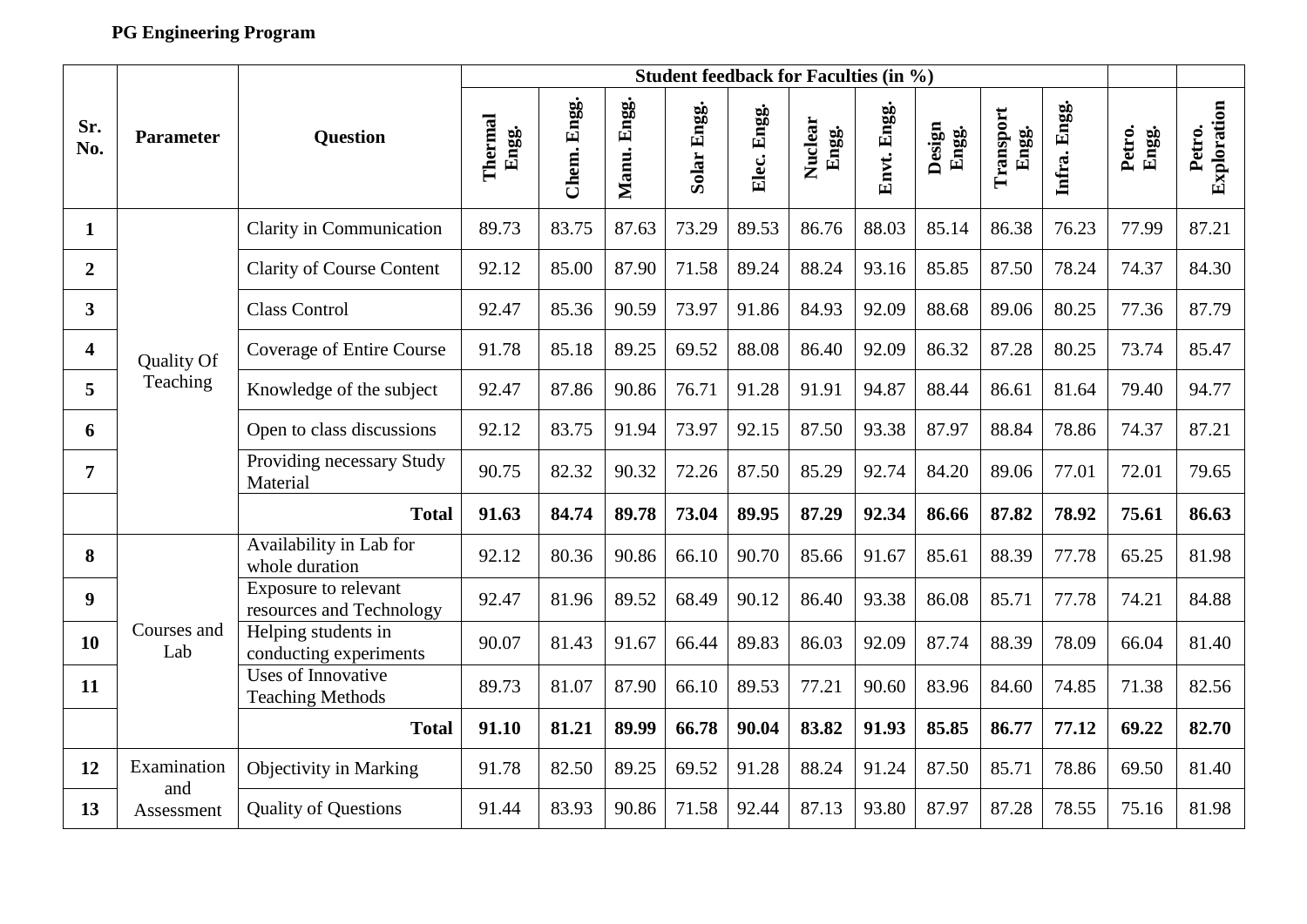| 14 |                      | <b>Relevance of Questions</b>                                 | 91.78 | 85.71 | 90.05 | 70.55 | 92.73 | 87.87 | 94.23 | 87.03 | 88.84 | 77.62 | 74.69 | 82.56 |
|----|----------------------|---------------------------------------------------------------|-------|-------|-------|-------|-------|-------|-------|-------|-------|-------|-------|-------|
| 15 |                      | Timely feedback on<br><b>Assessments</b>                      | 92.12 | 83.04 | 91.13 | 68.15 | 90.99 | 82.35 | 91.03 | 85.14 | 87.28 | 76.54 | 67.61 | 77.33 |
|    |                      | <b>Total</b>                                                  | 91.78 | 83.79 | 90.32 | 69.95 | 91.86 | 86.40 | 92.57 | 86.91 | 87.28 | 77.89 | 72.01 | 82.56 |
| 16 |                      | Helpful approach towards<br>academic interests of<br>students | 91.44 | 85.54 | 93.28 | 72.60 | 92.15 | 91.18 | 93.59 | 88.44 | 87.50 | 79.32 | 71.79 | 81.16 |
| 17 | Attitude             | <b>Punctuality of Faculty</b>                                 | 92.47 | 85.71 | 93.28 | 72.26 | 92.44 | 91.91 | 89.53 | 87.50 | 87.05 | 79.63 | 77.20 | 82.56 |
|    |                      | <b>Total</b>                                                  | 91.95 | 85.63 | 93.28 | 72.43 | 92.30 | 91.54 | 91.56 | 87.97 | 87.28 | 79.48 | 78.30 | 90.12 |
|    |                      |                                                               |       |       |       |       |       |       |       |       |       |       |       |       |
| 18 |                      | <b>Repeat Questions</b>                                       | 23.29 | 56.43 | 70.97 | 23.29 | 59.30 | 58.82 | 49.57 | 59.43 | 70.54 | 59.26 | 72.64 | 70.93 |
| 19 | What do you<br>think | Unbiased approach<br>towards students                         | 12.33 | 45.00 | 52.69 | 26.03 | 52.33 | 11.76 | 30.77 | 58.49 | 50.89 | 50.62 | 69.34 | 77.91 |
|    |                      | Total                                                         | 17.81 | 50.71 | 61.83 | 24.66 | 55.81 | 35.29 | 40.17 | 58.96 | 60.71 | 54.94 | 74.37 | 80.38 |
| 20 | Additional           | Would you like this faculty<br>to take another course?        | 90.41 | 72.14 | 78.49 | 72.60 | 68.60 | 85.29 | 80.34 | 81.13 | 66.96 | 65.43 | 77.99 | 87.21 |